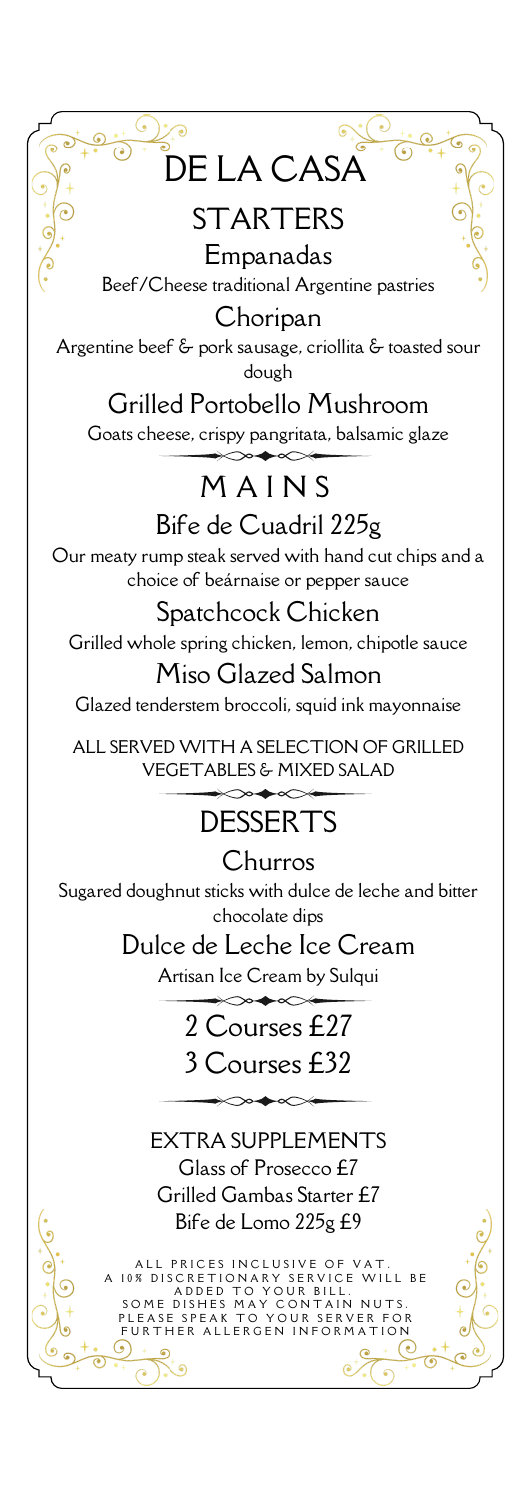

Empanadas Beef/Cheese traditional Argentine pastries Crab Croquetas

Devon crab meat, parmesan, chimi mayonnaise, pickled chilli

Golden Beetroot Salad Feta, figs, tomatoes, walnuts, rocket, balsamic glaze

# M A I N S

Bife Ancho 300g The real 'steak eater's steak', served with hand cut chips and a choice of beárnaise or pepper sauce

#### Bife de Lomo 225g

Our most tender cut, served with hand cut chips and a choice of beárnaise or pepper sauce

#### Spatchcock Chicken

Grilled whole spring chicken, lemon, chipotle sauce

#### Miso Glazed Salmon

Glazed tenderstem broccoli, squid ink mayonnaise

ALL SERVED WITH A SELECTION OF GRILLED VEGETABLES & MIXED SALAD

## **DESSERTS**

# **Churros**

Sugared doughnut sticks with dulce de leche and bitter chocolate dips

#### Banoffee Pie

Dulce de leche, cream, oreo biscuit base, ice cream

## 2 Courses £38

### ourses £43

EXTRA SUPPLEMENTS Glass of Prosecco £7 Grilled Gambas Starter £7 Bife Ancho 400g £9.75

A LL PRICES IN CLUSIVE OF VAT.<br>A 10% DISCRETIONARY SERVICE WILL BE O YOUR BILL.<br>CONTAIN NUTS. ADDED TO YOUR BILL.<br>SOME DISHES MAY CONTAIN NUTS. PLEASE<br>SPEAK TO YOUR SERVER FOR FURTHER SPEAK TO YOUR SERVER FOR FURTHER<br>ALLERGEN INFORMATION